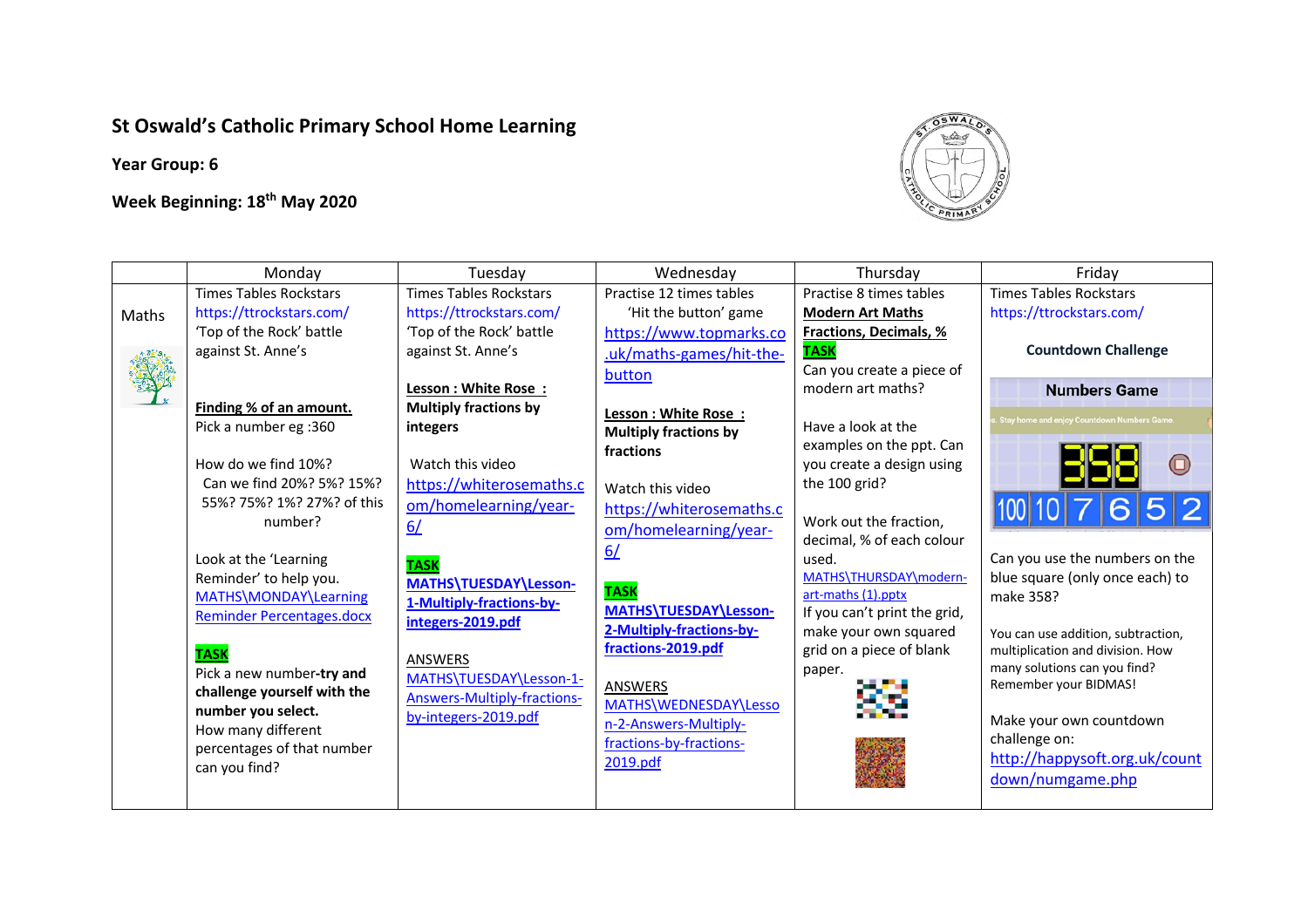|         | Word of the day-find the definition, write it in a sentence and learn how to spell it.                                                 |                                                                                                                                                                                                                                                                                              |                                                                                                                                                                                                                                                                                                                                                                                                                                                         |                                                                                                                                                                                                                                        |                                                                                                                                                                                                                                  |                                            |                   |  |
|---------|----------------------------------------------------------------------------------------------------------------------------------------|----------------------------------------------------------------------------------------------------------------------------------------------------------------------------------------------------------------------------------------------------------------------------------------------|---------------------------------------------------------------------------------------------------------------------------------------------------------------------------------------------------------------------------------------------------------------------------------------------------------------------------------------------------------------------------------------------------------------------------------------------------------|----------------------------------------------------------------------------------------------------------------------------------------------------------------------------------------------------------------------------------------|----------------------------------------------------------------------------------------------------------------------------------------------------------------------------------------------------------------------------------|--------------------------------------------|-------------------|--|
| English | Word of the day $-$                                                                                                                    | Word of the day $-$                                                                                                                                                                                                                                                                          | Word of the day $-$                                                                                                                                                                                                                                                                                                                                                                                                                                     | Word of the day $-$                                                                                                                                                                                                                    | Word of the day $-$                                                                                                                                                                                                              |                                            |                   |  |
|         | <b>Malleable</b>                                                                                                                       | propaganda                                                                                                                                                                                                                                                                                   | <b>Contemplate</b>                                                                                                                                                                                                                                                                                                                                                                                                                                      | <b>Vigour</b>                                                                                                                                                                                                                          | <b>Disclose</b>                                                                                                                                                                                                                  |                                            |                   |  |
|         | <b>Spelling</b>                                                                                                                        | <b>Vocabulary</b><br>Using personification in a                                                                                                                                                                                                                                              | <b>Writing</b><br>Watch the short story:                                                                                                                                                                                                                                                                                                                                                                                                                | <b>Comprehension</b>                                                                                                                                                                                                                   | <b>SPAG</b>                                                                                                                                                                                                                      |                                            |                   |  |
|         | Here are 12 common<br>misspelt words in Y6.                                                                                            | setting description                                                                                                                                                                                                                                                                          | The Arctic Circle                                                                                                                                                                                                                                                                                                                                                                                                                                       | The London Eye Mystery<br>by Siobhan Dowd<br>https://www.bbc.co.uk/                                                                                                                                                                    | Remind yourself what a synonym<br>and an antonym is.                                                                                                                                                                             |                                            |                   |  |
|         | Focus on being able to read<br>and spell the words by the<br>end of the week.<br>Can you create a technique<br>to help you remember to | Recap personification by<br>watching the following.<br>https://www.bbc.co.uk/bi<br>tesize/articles/zbd7mfr<br>The lesson includes :<br>2 videos<br>3 activities<br><b>Bitesize</b><br>1000000<br>.<br>Mais Extrem<br>Year 5 lessons<br>21 April: English<br>$\frac{1}{\sqrt{2}}$<br>BB.<br>眼 | https://www.literacyshed.c<br>om/uploads/1/2/5/7/1257<br>2836/kevin_parrys_the_arc<br>tic_circle_official_stop-<br>motion_animation_100.m<br>p4<br>In a desolate landscape one<br>man's survival depends on<br>the single fruit tree by his<br>home. One day a strange<br>box arrives and gives him a<br>special power.<br>book<br><b>TASK</b><br>Write a sequel to this story.<br>What happens when his<br>neighbour finds the box?<br>Remember to use | bitesize/articles/zfx6t39<br>Using the novel 'The<br>London Eye Mystery' you<br>will consider and explain<br>why the author uses<br>specific language.<br>The lesson includes:<br>-2 videos of Oti Mabuse<br>reading extracts from the | Have a look at the 'word of the<br>day' for each day and your<br>spelling list from Monday.<br>Can you find synonyms or<br>antonyms for any of these<br>words?<br>Clue:<br>Word: shortage<br>Synonym: lack<br>Antonym: abundance |                                            |                   |  |
|         |                                                                                                                                        |                                                                                                                                                                                                                                                                                              |                                                                                                                                                                                                                                                                                                                                                                                                                                                         |                                                                                                                                                                                                                                        |                                                                                                                                                                                                                                  | spell each word?                           |                   |  |
|         | You could look for a<br>pattern, create a<br>mnemonic, find a word<br>within a word, clap out a<br>rhythm.                             |                                                                                                                                                                                                                                                                                              |                                                                                                                                                                                                                                                                                                                                                                                                                                                         |                                                                                                                                                                                                                                        |                                                                                                                                                                                                                                  |                                            |                   |  |
|         |                                                                                                                                        |                                                                                                                                                                                                                                                                                              |                                                                                                                                                                                                                                                                                                                                                                                                                                                         |                                                                                                                                                                                                                                        |                                                                                                                                                                                                                                  | ENGLISH\WEDNESDAY.docx                     | -three activities |  |
|         |                                                                                                                                        |                                                                                                                                                                                                                                                                                              |                                                                                                                                                                                                                                                                                                                                                                                                                                                         |                                                                                                                                                                                                                                        |                                                                                                                                                                                                                                  |                                            |                   |  |
|         |                                                                                                                                        |                                                                                                                                                                                                                                                                                              |                                                                                                                                                                                                                                                                                                                                                                                                                                                         |                                                                                                                                                                                                                                        |                                                                                                                                                                                                                                  | personification &<br>descriptive words and | <b>Bitesize</b>   |  |
|         |                                                                                                                                        |                                                                                                                                                                                                                                                                                              |                                                                                                                                                                                                                                                                                                                                                                                                                                                         |                                                                                                                                                                                                                                        |                                                                                                                                                                                                                                  | phrases to describe the<br>setting.        |                   |  |
|         |                                                                                                                                        |                                                                                                                                                                                                                                                                                              |                                                                                                                                                                                                                                                                                                                                                                                                                                                         |                                                                                                                                                                                                                                        |                                                                                                                                                                                                                                  |                                            |                   |  |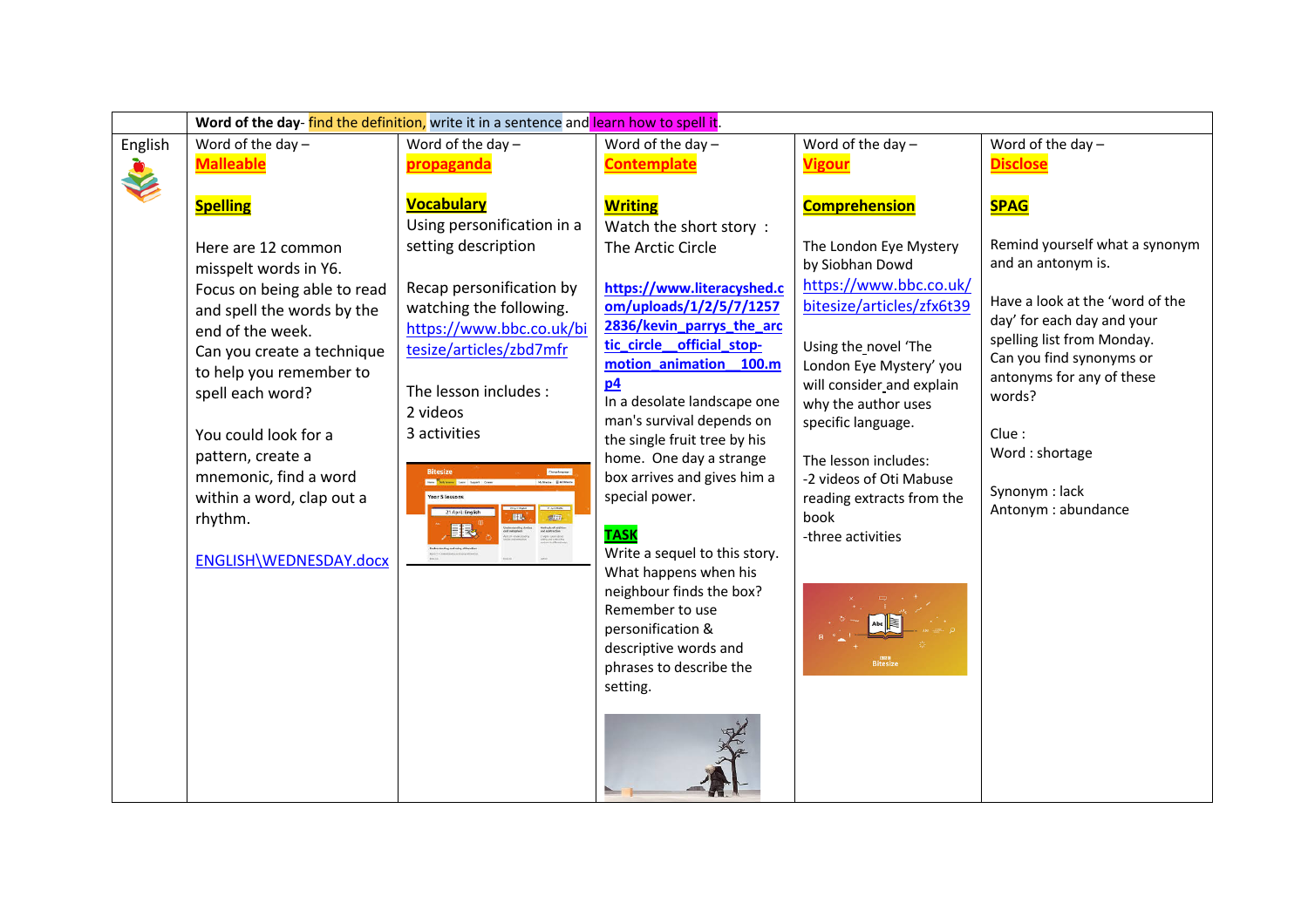| <b>PSHE</b>                                              | <b>MUSIC</b>                  | <b>SCIENCE</b>                                       | <b>GEOGRAPHY</b>             | <b>ART</b>                         |
|----------------------------------------------------------|-------------------------------|------------------------------------------------------|------------------------------|------------------------------------|
| <b>Starting Secondary School</b>                         | To identify pulse and         | <b>World Bee Day</b>                                 | Tourism in Antarctica.       | Graffiti Typography (Design your   |
|                                                          | rhythm in music               |                                                      | Why?                         | name)                              |
| https://www.bbc.co.uk/bitesiz                            |                               | Watch the clip.                                      |                              |                                    |
| e/articles/zj2grj6                                       |                               | https://www.youtube.com/                             | Remember our work in         | When street artists leave their    |
|                                                          | <b>TASK</b>                   | watch?v=ia5HQfa5WtE                                  | the Autumn term on           | name in the urban environment it   |
| What is life like in the first                           | Watch the clip and join in    |                                                      | Antarctica?                  | is called a TAG. Many street       |
| year at secondary school?                                | the fun activities            | Why are bees so important?                           | Tourism in Antarctica has    | artists sign their name alongside  |
| Follow Alfie through a typical                           | https://www.thenational.      | What is happening to bees?                           | increased over the years.    | other imagery they have            |
| day in Year 7.                                           | academy/year-                 |                                                      | Think about the reasons      | produced, to show it's their work. |
| The video includes tips about                            | 6/foundation/to-identify-     | <b>TASK</b><br>Find out more about bees              | why.                         | <b>TASK</b>                        |
| having the correct equipment<br>for a school day and the | pulse-and-rhythm-in-          |                                                      | <b>TASK</b>                  | Design your name in Street Art     |
| opportunities to get involved                            | music-year-6-wk4-5            | and their importance.<br>.Research the lives of bees | Using the information        | Typography.                        |
| in after school activities and                           |                               | and how we benefit from                              | from the website below,      | Research 'Graffiti Street Art' and |
| clubs                                                    | In this lesson, you will sing | them.                                                | the attached PowerPoint,     | artists and designers such as      |
|                                                          | and clap to the pulse and     | . Investigate the threats                            | or your own research,        | Banksy.                            |
|                                                          | rhythm of a variety of        | facing bees.                                         | imagine you are holidaying   | Include bold colours. Use the      |
|                                                          | different music examples.     | . How can we help? What                              | in the Antarctica. Write a   | accompanying sheet and             |
|                                                          |                               | can we do to help protect                            | letter to a friend or family | examples to help you.              |
|                                                          |                               | the bees?                                            | member, about what you       |                                    |
| <b>Starting Secondary School</b>                         | <b>RHYTHM and PULSE</b>       |                                                      | have done, seen, what the    | ART\Graffiti-design-your-name-     |
|                                                          |                               | Create a poster or a                                 | conditions are like etc.     | .pdf                               |
|                                                          |                               | brochure, raising awareness                          | https://www.bbc.co.uk/       | ART\FRIDAY.docx                    |
| <b>TASK</b>                                              |                               | of these issues, including                           | bitesize/topics/zyhp34j/     |                                    |
| Make a checklist of things that                          |                               | the key facts you have                               | articles/zjg46v4             |                                    |
| you think you will need                                  |                               | found out.                                           |                              |                                    |
| for a school day.                                        | ⊩⊪ - Զ                        |                                                      | <b>GEOGRAPHY\ANTARCTIC</b>   |                                    |
|                                                          |                               |                                                      | A.pptx                       |                                    |
| Write a school guide with tips                           |                               |                                                      |                              |                                    |
| for a Y6 pupil to help them                              |                               |                                                      |                              |                                    |
| find their way around a new                              |                               |                                                      |                              |                                    |
| school.                                                  |                               |                                                      |                              |                                    |
|                                                          |                               |                                                      |                              |                                    |